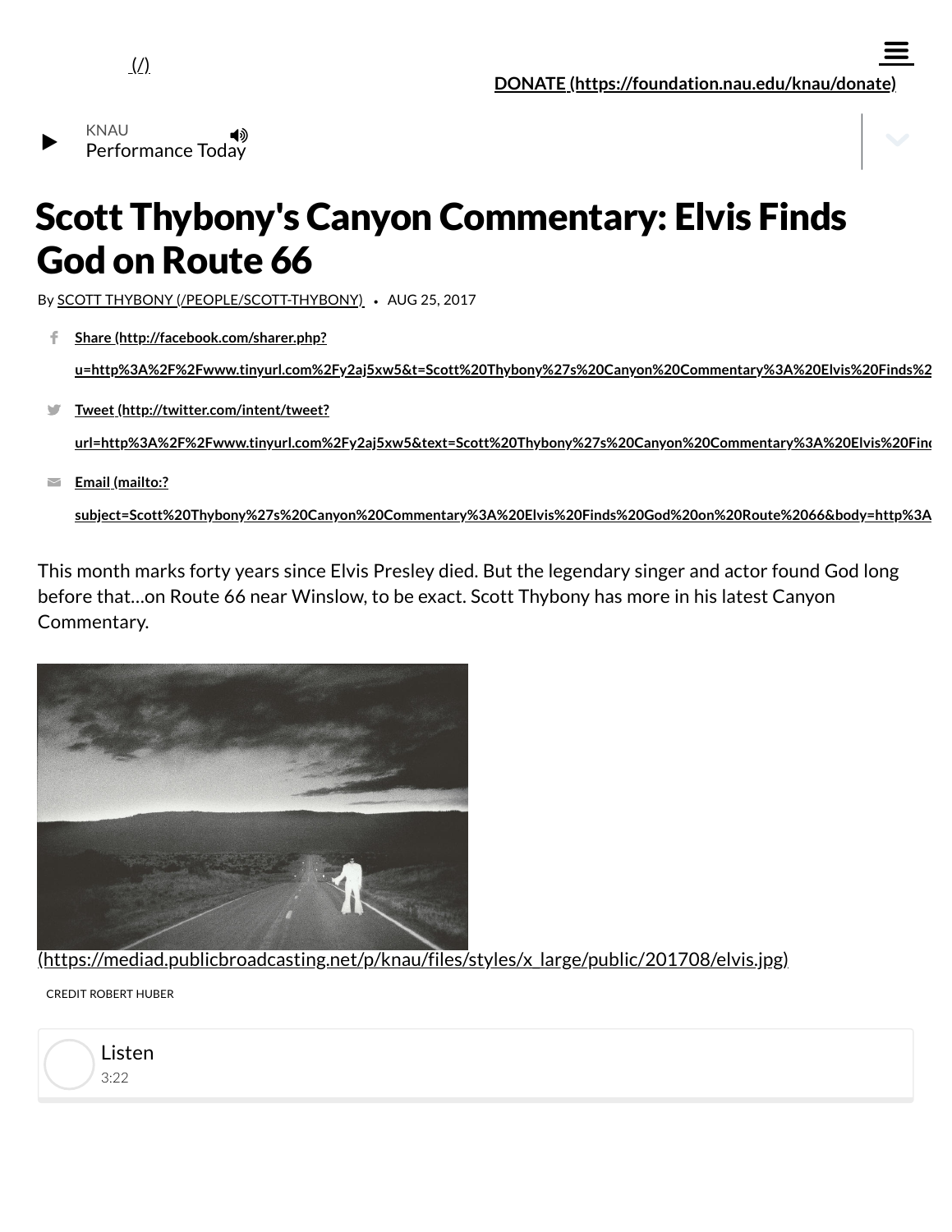Somewhere on Route 66 near Two Guns, or it might have been Twin Arrows, Elvis Presley found God. The singer who became an idol to millions had left Graceland on his way to Hollywood to star in a movie called *Harum Scarum*. It was 1965, and being behind schedule the crew members took turns driving the bus straight through.

Despite his phenomenal success, Elvis had reached a point in his life where he felt hollowed out, empty inside. During the past year he had read a hundred books on religion, which left him desperate to experience God firsthand. His spiritual quest had reached a crisis point, and doubts were crowding in. For hundreds of miles, Elvis brooded, rarely talking to his crew. When they reached Amarillo, he took the wheel and continued driving west.

They crossed New Mexico and entered Arizona on a highway pointing deeper into the blank distance. Larry Geller, his hairdresser turned spiritual advisor, sat next to him. "Man" Elvis said, "I needed this to really shake the past and be alone like this with nature, away from everyone else." As he drove beyond the Painted Desert, Elvis kept his thoughts to himself.

"In the distance, mountains loomed in the fading light," Geller recalled in his book, *If I Can, Elvis' Own Story*. "An iridescent blue sky seemed to drape itself over the sacred mountains of the Hopi Indians and color everything in view with a peaceful, heavenly shade." Without warning Elvis shouted, "Whoa!"

He was staring at a mass of clouds building over the San Francisco Peaks. "Do you see what I see?" he asked Geller, who looked up and instantly recognized the face of Joseph Stalin in the clouds. They watched it change shape and disappear, but Elvis continued to gaze upward. Suddenly he hit the brakes and pulled off the highway. Jumping out, he took off running into the desert and told the hairdresser to follow.

"It's God! It's God!" he cried with tears streaming down his face. "It's love. God is love!" He hugged Geller, laughing and crying, overcome by what had happened. He explained how he initially feared the dictator's face was a projection of his inner self, and if true he only wanted to die. But as he watched, the cloud transformed into the smiling face of Jesus, and Elvis knew God had finally revealed himself.

"Can you imagine," he asked Geller, "what the fans would think if they saw me like this?"

The two of them walked back to the bus and resumed their journey. By the time they reached California, Elvis had decided to radically change his life and told Geller he wanted to become a monk. The hairdresser realized they could lose the entire brand if he followed through. So he had a long talk with his friend and convinced him his talent was a gift from God, one he couldn't renounce. Elvis agreed to continue his career and soon slipped back into the celebrity scene.

The singer had come a long way from Tupelo, and I suppose his fate had been set long before. But I wonder how different things might have been if he had let the vision on Route 66 change his life. Instead of spending his final years as a lounge act in Vegas, Elvis might have ended up in a monk's robes singing Gregorian chants in a remote monastery.